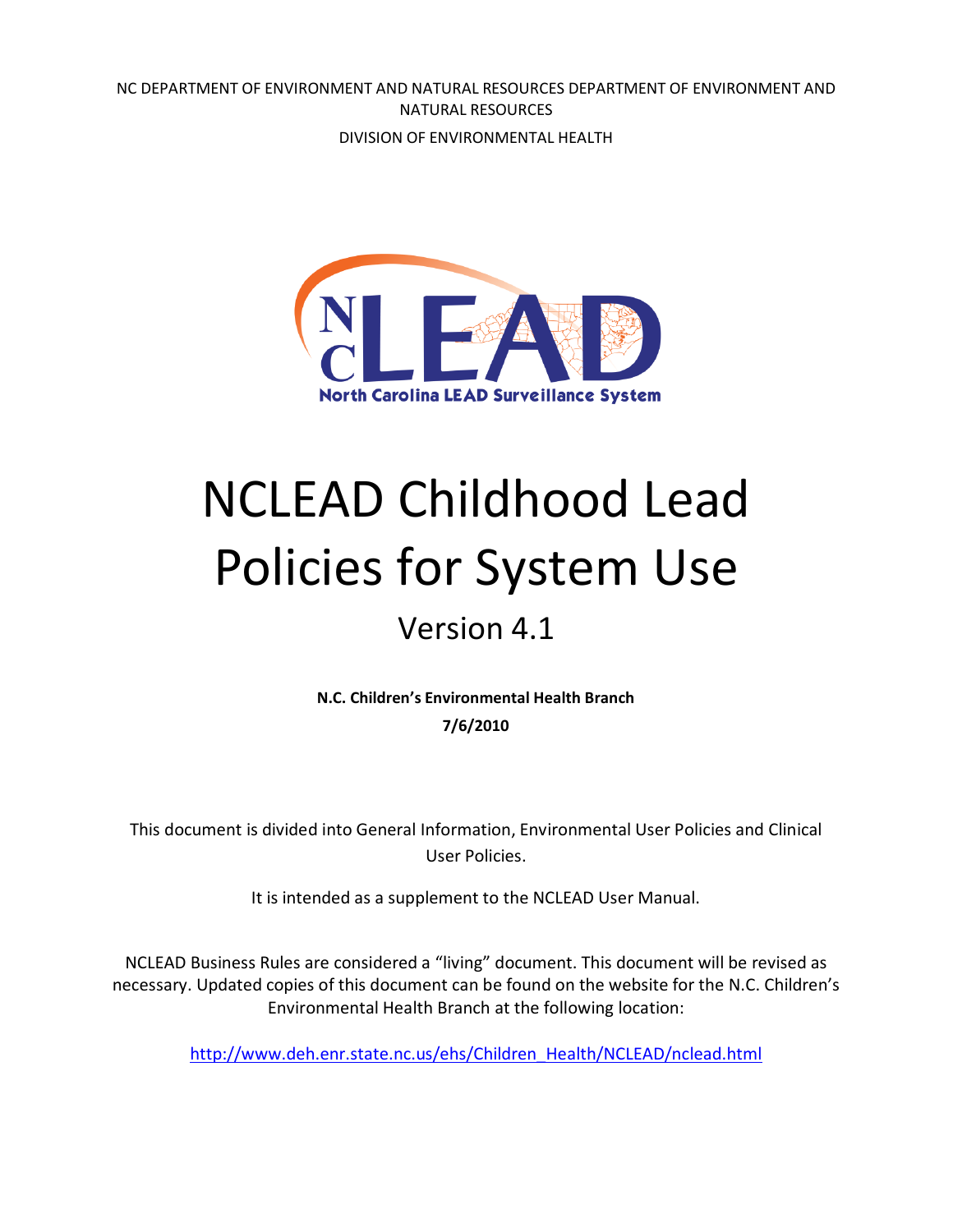#### **Contents**

| ENVIRONMENTAL USERS POLICIES FOR SYSTEM USE                 |  |
|-------------------------------------------------------------|--|
|                                                             |  |
|                                                             |  |
| Environmental Follow-Up Wizard                              |  |
|                                                             |  |
| Updates/ Edits to Site Address for Child (new home address) |  |
| <b>Supplemental Addresses</b>                               |  |
| <b>Current County of Residence</b>                          |  |
| Change county of residence in the Child Event               |  |
|                                                             |  |
| <b>Searching Hints</b>                                      |  |
|                                                             |  |
| To view ALL children associated with a SITE                 |  |
|                                                             |  |
|                                                             |  |
|                                                             |  |
|                                                             |  |
| <b>Failure to Respond</b>                                   |  |
| <b>Unable to Locate Patient</b>                             |  |
| Conducting an investigation when it was previously refused  |  |
|                                                             |  |
| "Investigation of supplemental addresses complete"          |  |
|                                                             |  |
|                                                             |  |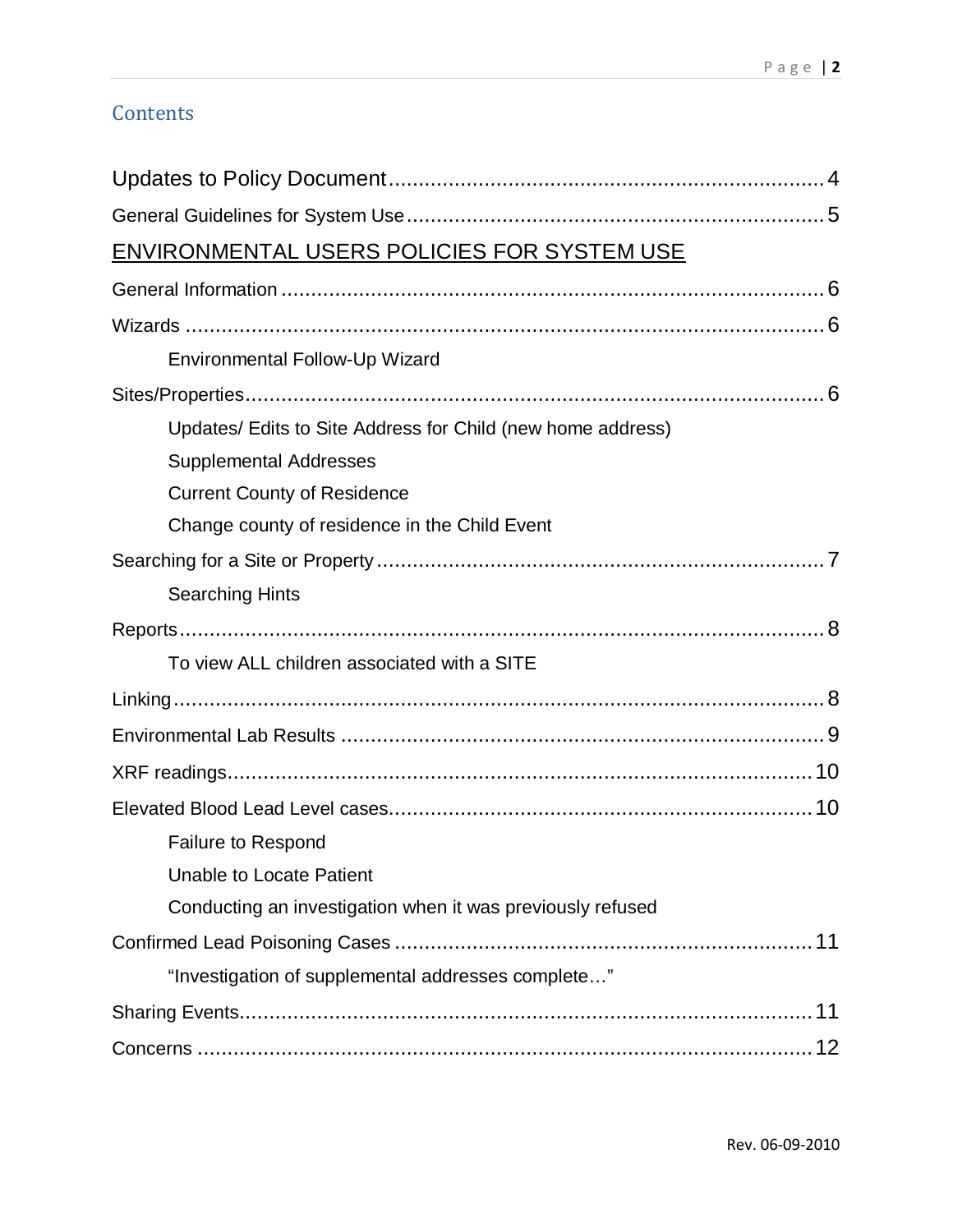### CLINICAL USERS POLICIES FOR SYSTEM USE

| <b>Contact Person</b>                                  |
|--------------------------------------------------------|
|                                                        |
|                                                        |
| <b>Additional Addresses for Child</b>                  |
| Updates to Site Address for Child (address correction) |
| Updates to Site Address for Child (new home address)   |
| <b>Supplemental Addresses</b>                          |
| <b>Current County of Residence</b>                     |
| Change county of residence in the Child Event          |
|                                                        |
| How to determine the correct child to use              |
| <b>Searching Hints</b>                                 |
|                                                        |
| To view ALL children associated with a SITE            |
|                                                        |
| Linking Properties to Children                         |
|                                                        |
|                                                        |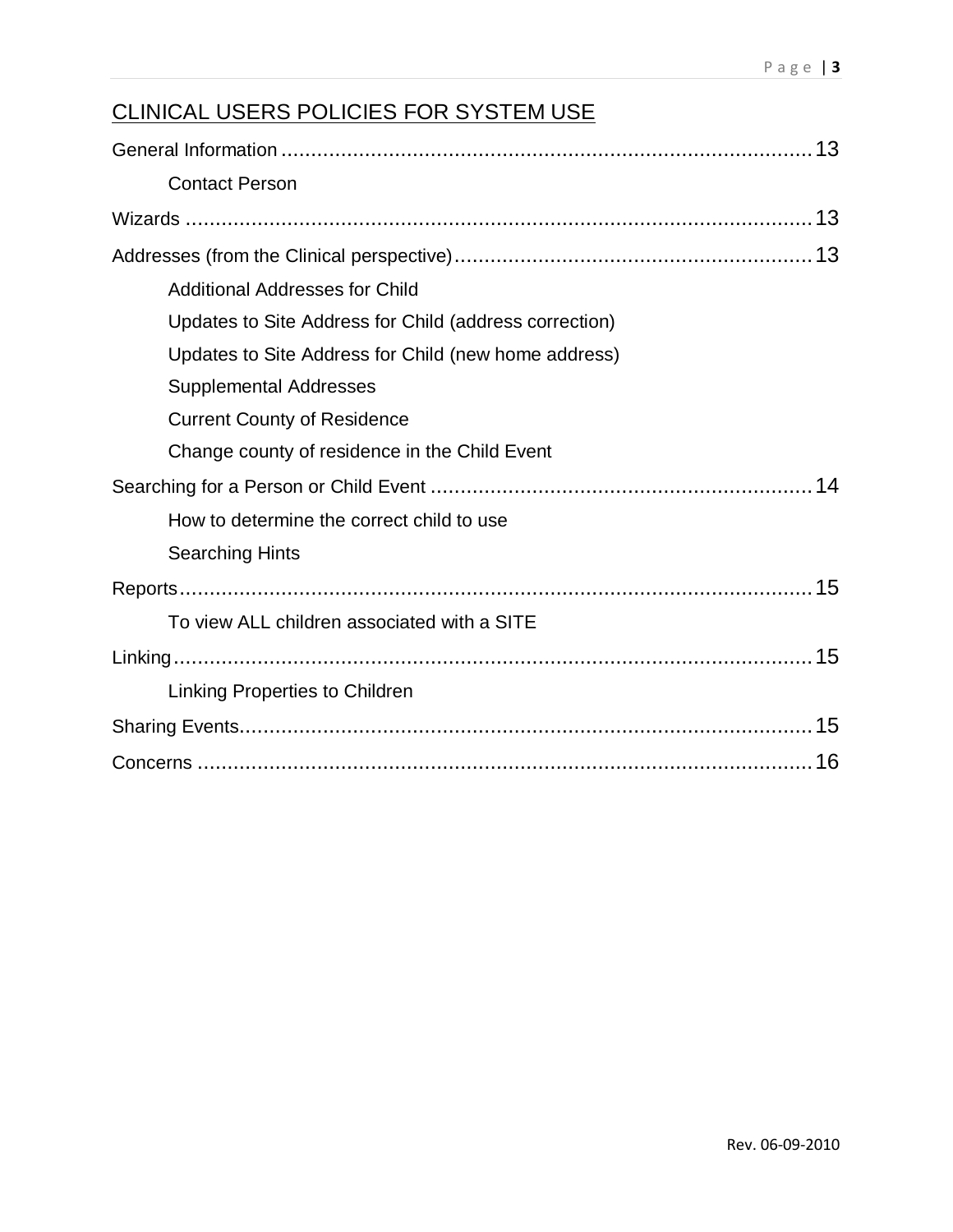

### Updates to Policy Document

<span id="page-3-0"></span>

| <b>Date</b> | <b>Original Text</b>                                                                                                                                        | Change, pg #                                                                                                                                                               |
|-------------|-------------------------------------------------------------------------------------------------------------------------------------------------------------|----------------------------------------------------------------------------------------------------------------------------------------------------------------------------|
| 7/6/2010    | 2) Search for the child as a Person                                                                                                                         | Added additional steps to 2) Search for the child as a                                                                                                                     |
|             |                                                                                                                                                             | person pg 14                                                                                                                                                               |
| 7/6/2010    | <b>DELETED TEXT</b>                                                                                                                                         | Removed "How to determine the correct property to use"                                                                                                                     |
|             |                                                                                                                                                             | pg 7                                                                                                                                                                       |
| 7/6/2010    | 2. c. ii: Click Save                                                                                                                                        | (This action *creates* a property event.), pg 7                                                                                                                            |
| 7/6/2010    | De-duplication of events will be the responsibility of<br>Children's Environmental Health Branch (CEHB). If<br>you notice suspected "duplicated" persons or | If you notice suspected "duplicated" persons or events,<br>please notify the CEHB or your State Regional<br>Environmental Health Specialist. De-duplication of events will |
|             | events, please notify the CEHB or your State<br>Regional Environmental Health Specialist.                                                                   | be the responsibility of Children's Environmental Health<br>Branch (CEHB) pg 5                                                                                             |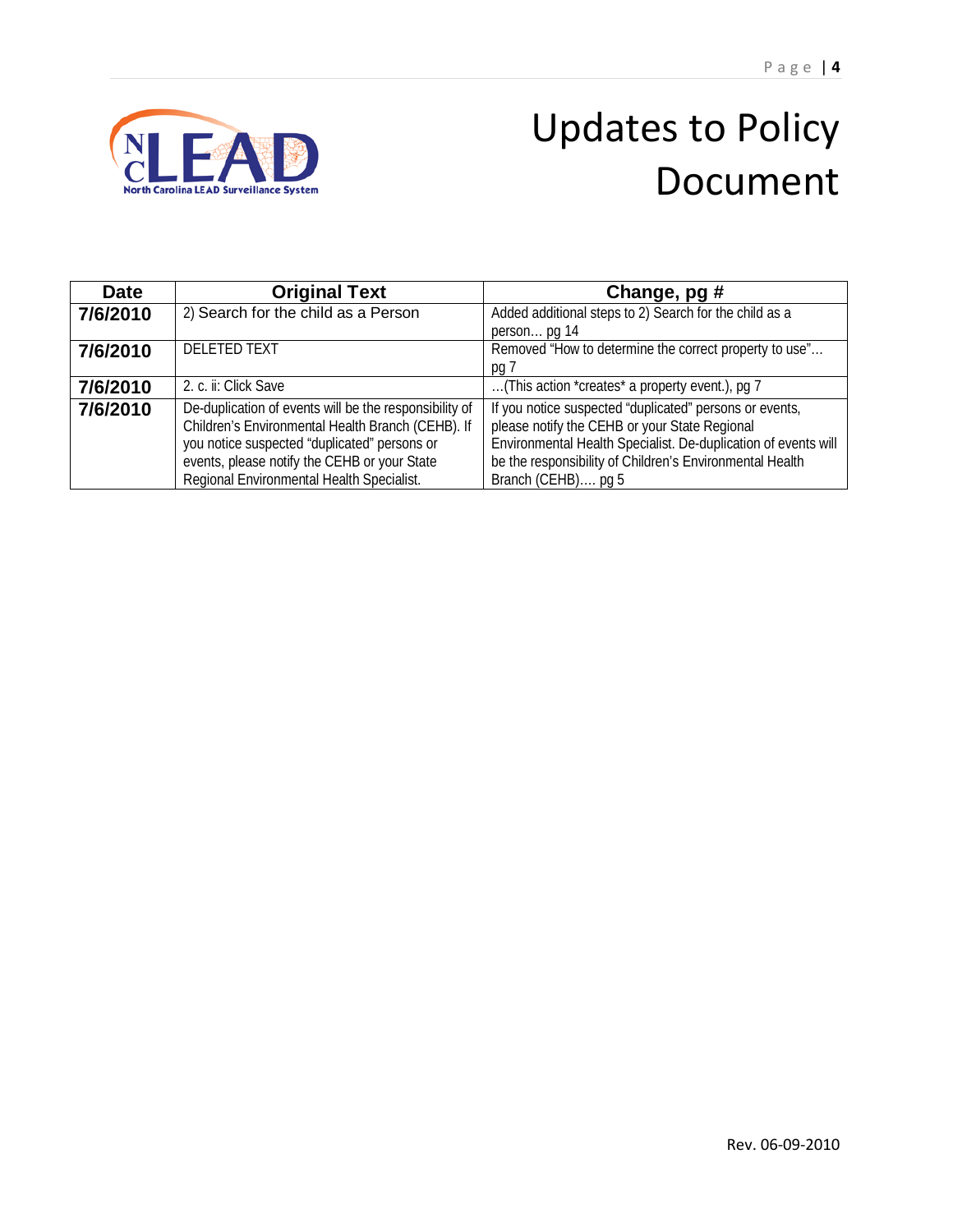

## Policies for System Use General Guidelines

To avoid a system error that may log you out of the system, when going back to previously viewed pages, always use the "Back" button located within the NCLEAD screen rather than your browser's "back" button.

When you are not actively working in NCLEAD, please unload your event and log out of the system.

Do not share your password or allow anyone log into the system using your account.

NCLEAD should only be accessed on a computer connected to a State or local health department IT system.

No sensitive information should be put into the "Person Notes" field. Person Notes can be viewed across all the programs. Please record "sensitive" notes in the "Event Summary" section.

It is the responsibility of the user to review assigned workflows to keep up with workload according to their office policy. At a minimum all workflows should be reviewed at least *weekly*.

<span id="page-4-0"></span>If you notice suspected "duplicated" persons or events, please notify the CEHB or your State Regional Environmental Health Specialist. De-duplication of events will be the responsibility of Children's Environmental Health Branch (CEHB).

It is the responsibility of the Clinical or Environmental Health user to notify CEHB-Raleigh staff regarding inaccurate information either entered by the user or discovered by the user that cannot be updated by the user.

N.C. State Laboratory of Public Health and Labcorp laboratory information will be entered into NCLEAD via electronic laboratory reporting (ELR). All other laboratory information will be submitted electronically from CEHB to NCLEAD. Eventually other laboratories will be submitting via ELR, but for the time being, CEHB-Raleigh will manually submit laboratory results from all other laboratories.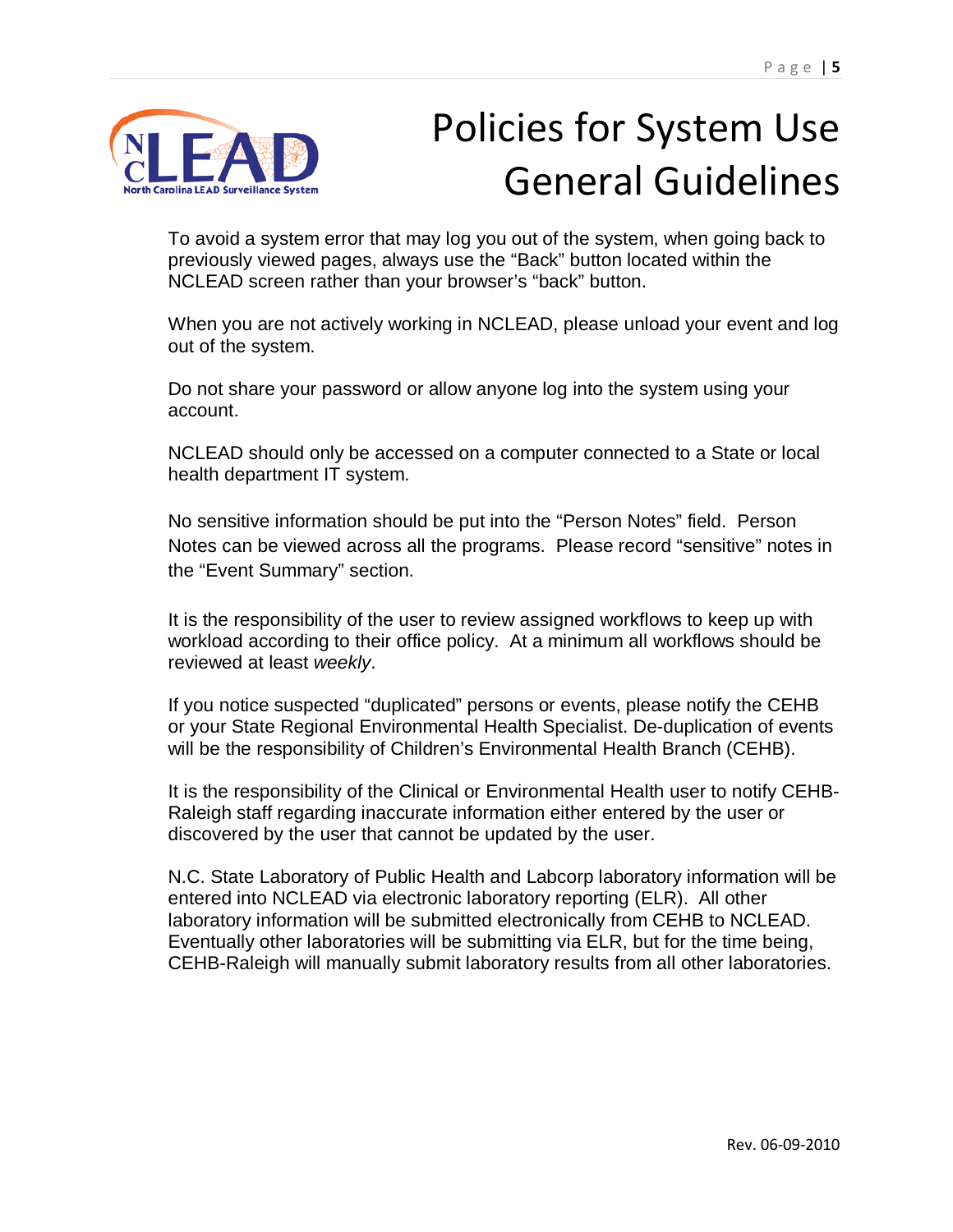

## Policies for System Use Environmental Health

#### <span id="page-5-0"></span>**General Information**

For the person that is contacted regarding the offer of an environmental investigation, please enter "First Name, Last Name, and Relationship to the child" Example: Jane Smith – mother

"Investigation of supplemental addresses completed for this child" question must be answered "YES" to complete the investigation process. Answer YES if the supplemental addresses investigations are complete OR if there are no supplemental addresses to investigate.

#### <span id="page-5-2"></span><span id="page-5-1"></span>**Wizards**

#### **Environmental Follow-Up Wizard**

- In the Child Event.
- Used to locate Environmental related questions quickly.
	- o Date Offered Environmental investigation.
	- o Unable to locate patient.
	- o Failure to respond.
	- o Non paint lead sources.
	- o Investigation of supplemental addresses completed for this child.

#### <span id="page-5-4"></span><span id="page-5-3"></span>**Sites/Properties**

#### **Updates/ Edits to Site Address for Child (new home address)**

• Updated in the Child Event.

If the Child has moved to another address, add the new home address via the Persons tab on the Child event.

- Use the edit button to access the edit person screen.
- Scroll down to the Edit Address box.
- Change the start date and end date to reflect the dates for residence at the new address.
- Edit the address information.
- Click Save.

#### <span id="page-5-5"></span>**Supplemental Addresses**

- Located in the Property Event, Environmental Activity Question Package.
- Depends on the Activity Type.
- Only addresses meeting the EH definition of "Supplemental Address" should be entered.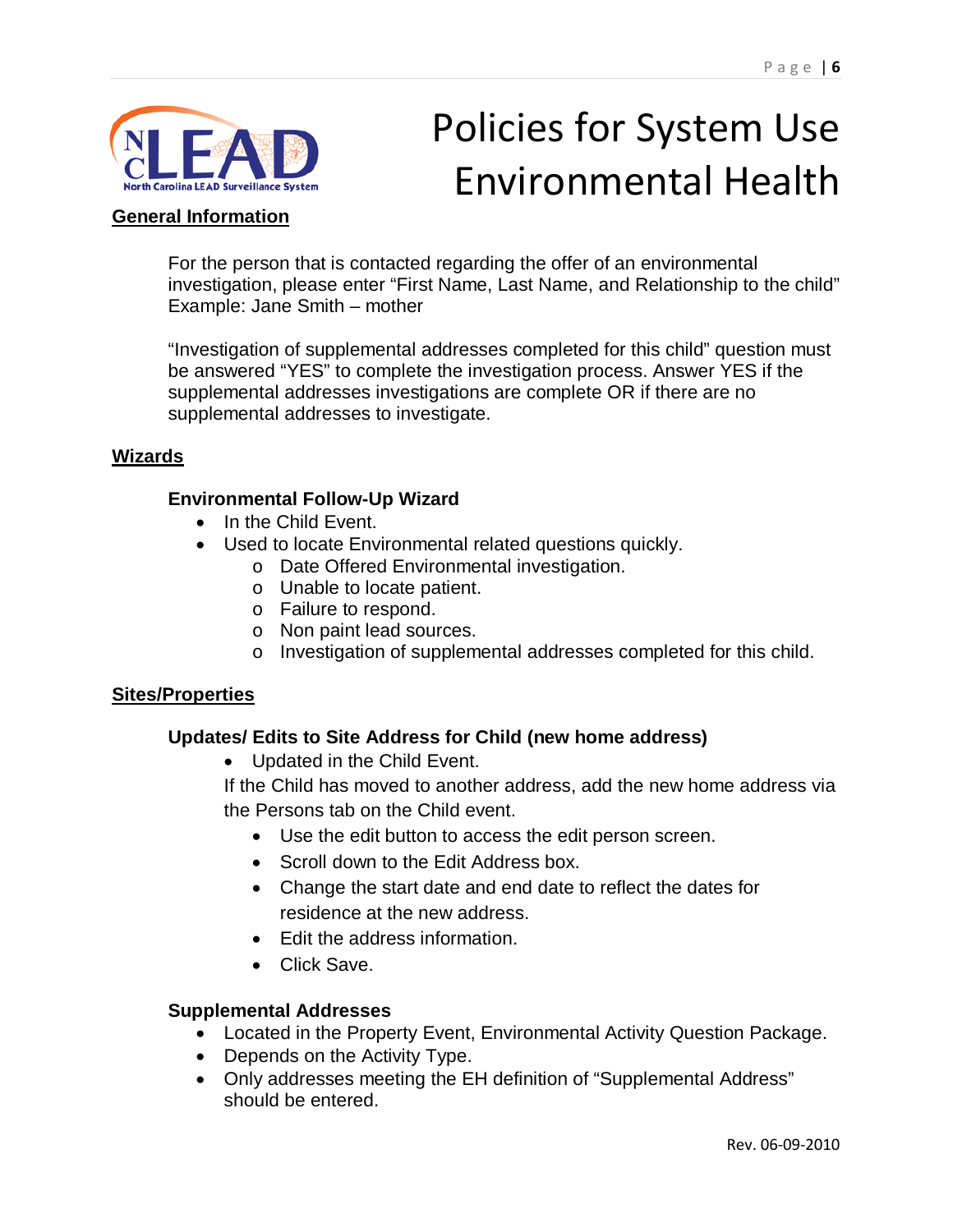• Only the environmental health specialist can enter the supplemental address "sites".

#### <span id="page-6-0"></span>**Current County of Residence**

• Determines the jurisdiction of the child case.

#### <span id="page-6-1"></span>**Change county of residence in the Child Event**

- o Administrative package.
- o Person tab.
- o Edit county/address information.
- o Enter the correct Start Date.
- o Save.

#### <span id="page-6-2"></span>**Searching for a Site or Property**

You must search for the address that you are going to perform an Environmental Activity on to determine whether the address is in the system as a Site, Property, or not in the system at all.

There are two types of searches.

Search first as a Property, then as a Site to avoid creating duplicates.

- 1) Search for the address as a Property
	- a) Click on Search Event icon in toolbar (the magnifying glass).
	- b) Enter search criteria.
	- c) If Property is located, click Use Selected Party Button.
	- d) If Property is not located, it may be a Site. Proceed with step 2 below.
- 2) Search for the address as a Site
	- a) Click on Create New Event.
	- b) Select PROPERTY for the event Type and click on the Select Site… button.
	- c) Enter search criteria.
		- i) If the Site is located, click Use Selected Party button.
		- ii) Click save. (This action \*creates\* a property event.)

#### <span id="page-6-4"></span><span id="page-6-3"></span>**Always first search for an existing PROPERTY before adding a new PROPERTY EVENT.**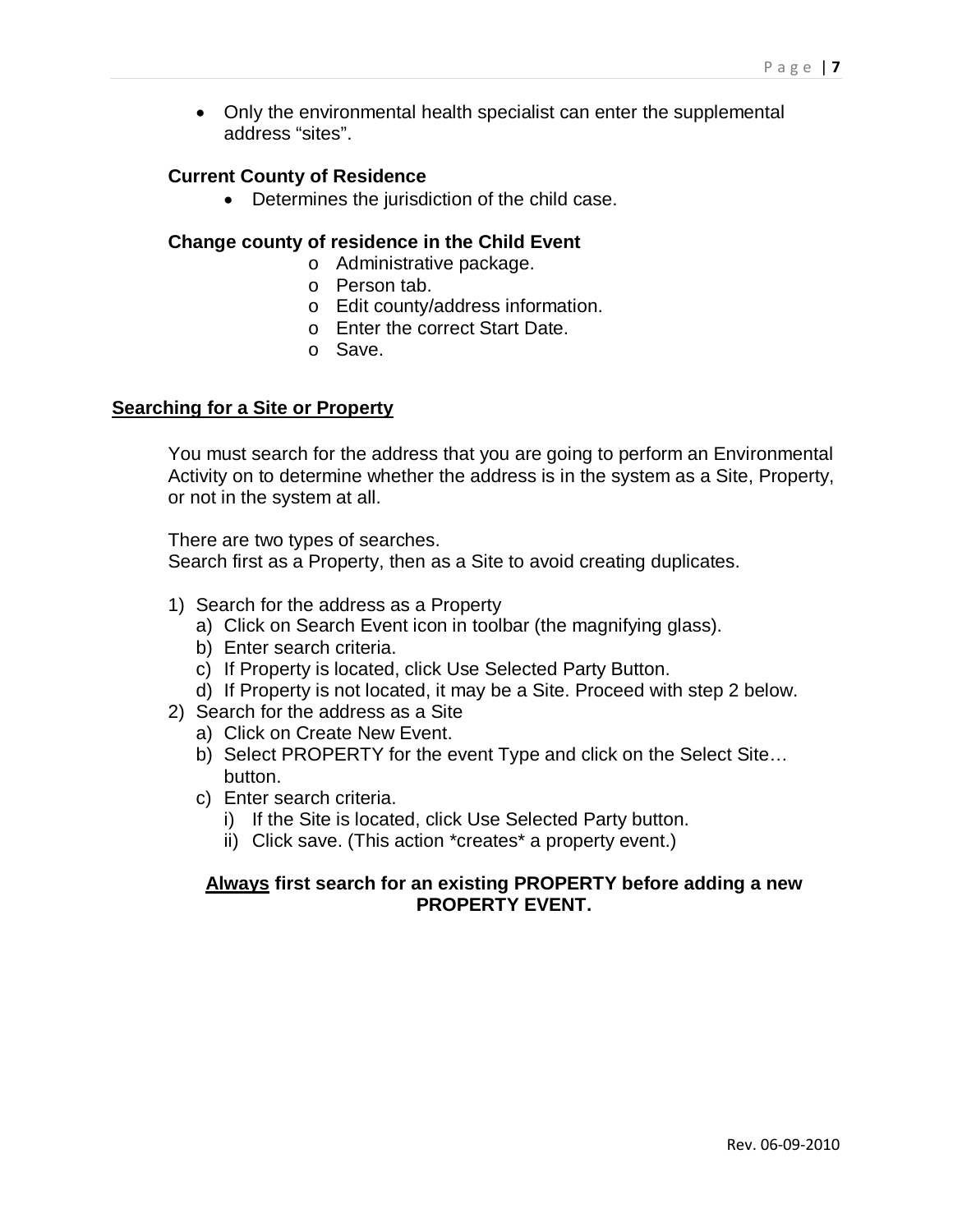#### **Searching Hints**

When searching begin with a broad search and then limit the search if the return values are too numerous to search through manually.

Use the asterisk (\*) to search for events or sites.

| Search Criteria | Returns examples                                         |
|-----------------|----------------------------------------------------------|
| *MAIN*          | All addresses that contain "MAIN" anywhere in the        |
|                 | address                                                  |
|                 | <b>123 MAINLY CURVY ST</b>                               |
|                 | <b>MAIN AVE APT 3</b>                                    |
| * MAIN *        | All addresses that contain " MAIN " in the middle of the |
|                 | address                                                  |
|                 | 123 MAIN St                                              |
|                 | 23 MAIN ST SOUTHWEST                                     |
| $12*$ MAIN $*$  | 12 MAIN ST                                               |
|                 | <b>1234-5 MAIN AVE</b>                                   |

#### <span id="page-7-1"></span><span id="page-7-0"></span>**Reports**

To view ALL children associated with a SITE:

- Run the report "Childhood Lead Events by Address" under the Custom Reports category.
- If the SITE address is a PROPERTY Event, it will not appear on this list.

#### <span id="page-7-2"></span>**Linking**

Linking Properties to Children Refer to Appendix E: Linking Property-Child Events in the NCLEAD User Manual

- ONLY Environmental Health Specialists will link properties to children.
- DO NOT use the Add Link or Remove Link Buttons (located on the Persons tab, Links tab for Child Events) to link children to properties.
- Linking Properties to Children can ONLY occur under the Environmental Activity question package for the property.
- Environmental Activities that allow for linking:
	- o Investigation
	- o Abandonment Monitoring
	- o Annual Monitoring
	- o Attempt invest/Left info
	- o Clearance
	- o Consultation
	- o Other
	- o PMP Quality Assurance Monitoring
	- o Pre-Certification Compliance Inspection
	- o Research Samples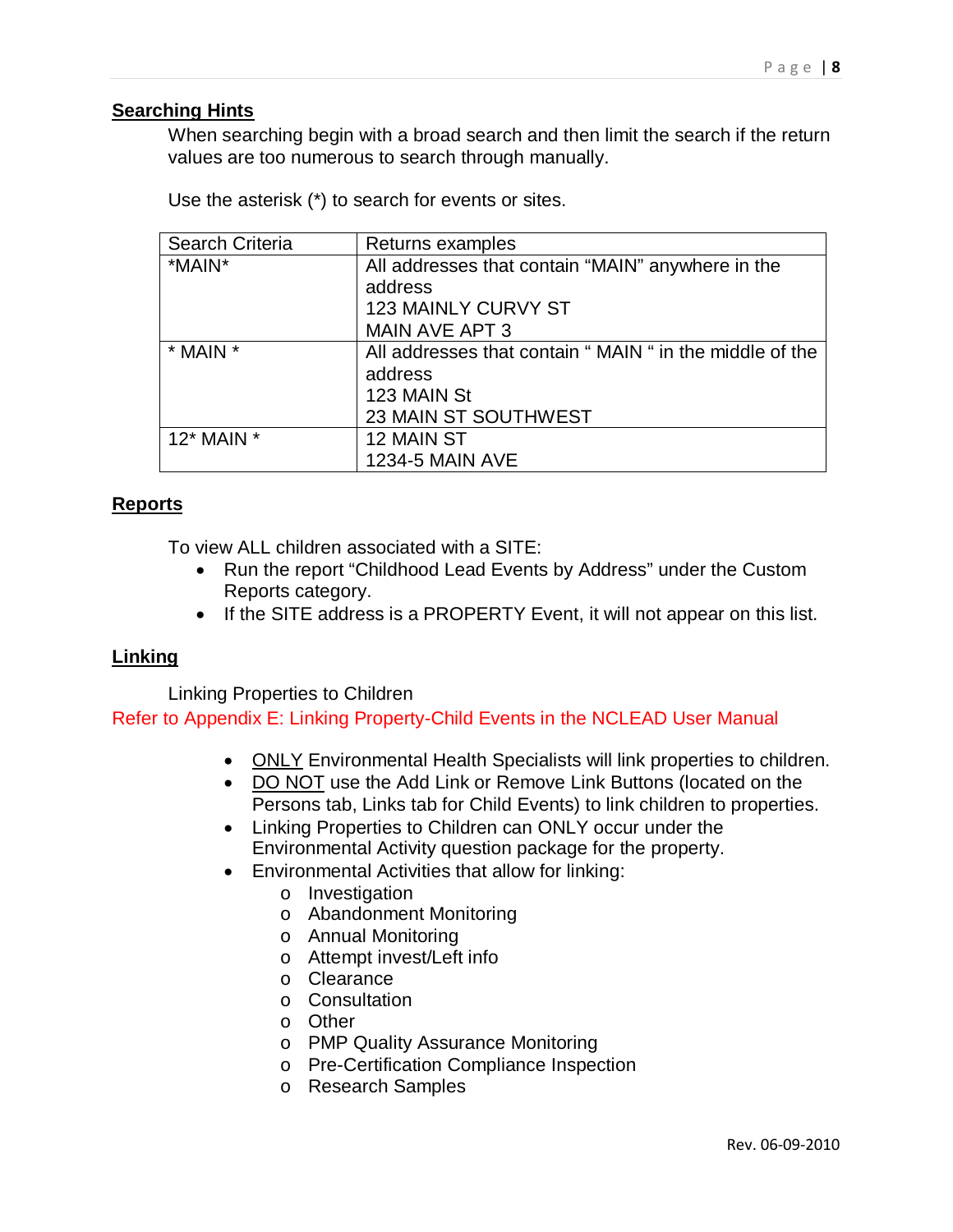#### <span id="page-8-0"></span>**Environmental Lab Results**

Do not enter environmental samples in an environmental event unless lab results (environmental) are selected.

Until environmental sample analysis results are imported electronically it is only necessary to enter the one highest lead result for each sample type. For Dust samples, enter the highest result for window sill, window well (trough) and floor.

#### **Multiple Samples Collected on Same Day**

Samples that are collected on the same day have the same Order Number and Collection Date. These results should be entered under the "TESTS" heading. Multiple sample results can be entered by clicking on the ADD button after each sample is entered. These results will have the same Order Number and different Lab Sample Numbers.

#### **Multiple Samples Collected on Consecutive Days for Same Investigation**

Samples that are collected on the same property but on consecutive days as part of the same environmental activity are entered based on the day the sample was collected. Each day's sample collection will have the same Order Number. The Collection Date should reflect the actual date the sample was collected.

#### **Recomputed Result Field**

This field is located in the TESTS Section of lab results screen. The environmental health specialist must manually calculate this result.

#### **Searching for Laboratory Name**

Recommended to use the name of the laboratory with wildcards (\*) to narrow the search results list.

#### **Lab Facility (Other) Field**

If the lab facility name is not located in the search results for the Lab Facility, enter the facility name and address information in the Lab Facility (Other) field.

#### **Searching for Ordering Facility Name**

Recommended to use the name of the ordering facility with wildcards (\*) to narrow the search results list.

#### **Ordering Facility (Other) Field**

If the ordering facility name is not located in the search results for the Ordering Facility, enter the facility name and address information in the Ordering Facility (Other) field.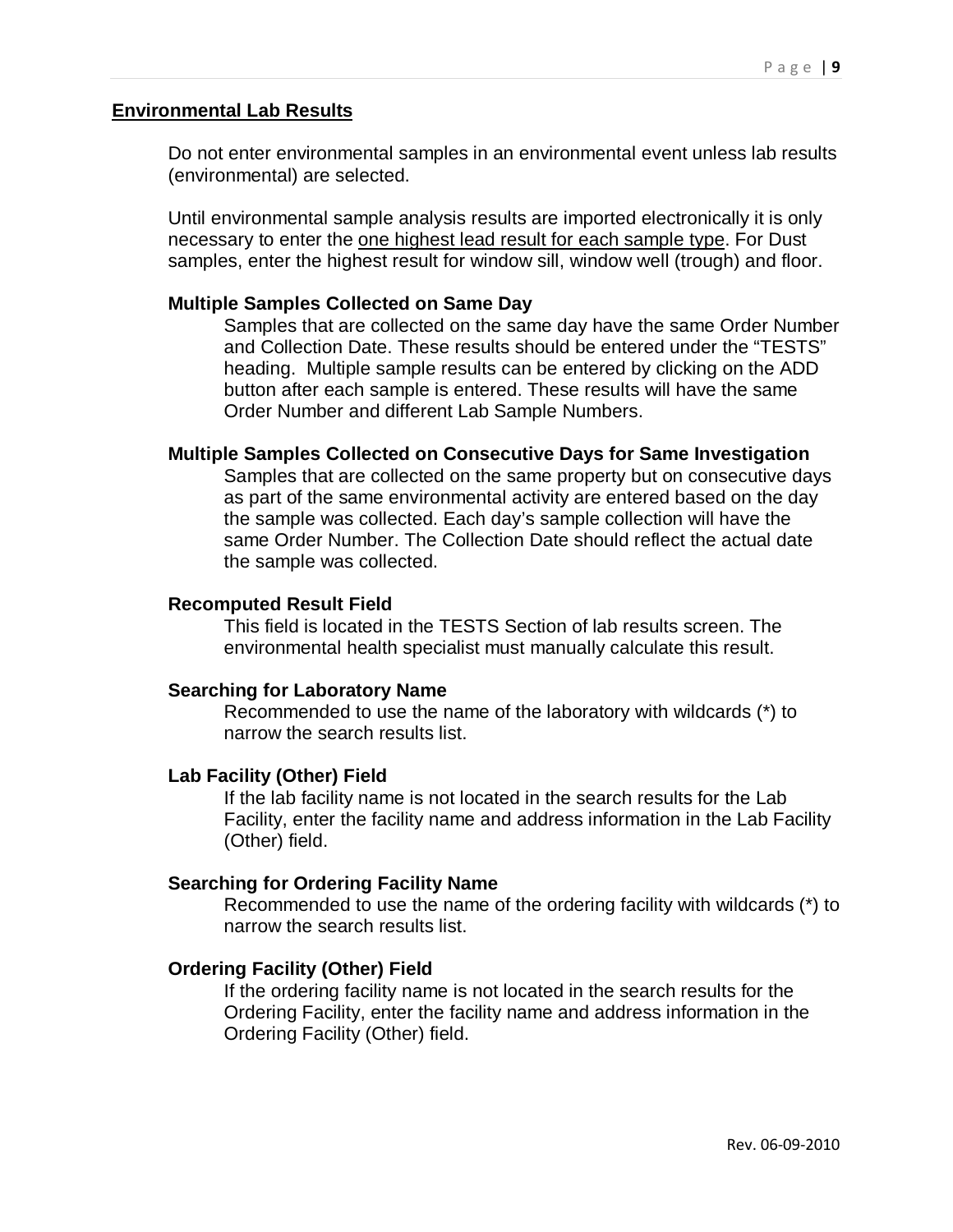#### **Sample Units**

- Water
	- mg/L (also referred to as parts per billion or ppb)
- Soil
	- mg/kg (also referred to as parts per million or ppm)

#### **Non-Paint Source Hazards**

The administrative question package in the child event should be updated when a non-paint source from traditional medicines, jewelry, pottery, hobby and occupation-related items indicate a source of lead exposure. (This can also be updated quickly through the environmental "wizard" in the Child Event.)

Do not enter unsubstantiated lead hazard information in the Non Paint Lead Sources section in the Child Event. Suspect hazards may be entered into the notes field.

#### <span id="page-9-0"></span>**XRF readings**

Until XRF readings can be uploaded, it is only necessary to enter the one highest XRF reading for a painted surface.

#### <span id="page-9-2"></span><span id="page-9-1"></span>**Elevated Blood Lead Level cases**

#### **Date Referral Acknowledged by EH**

- Should be filled out by Environmental Health Specialist.
- This is the date that the Environmental Health Specialist is notified of the referral.

#### **Failure to Respond**

- Two (2) attempts must be made.
- Failure to Respond Date is the date of the second attempt to gather a response from the child's parent or guardian in regards to conducting an environmental investigation.
- Answer the Failure to Respond Date in the Child Event Administrative Package. (Use the Environmental Follow-up Wizard.)

#### <span id="page-9-3"></span>**Unable to Locate Patient**

- Two (2) attempts must be made.
- Unable to Locate Patient Date is the date of the second attempt to locate the child or child's parent / guardian in regards to conducting an environmental investigation at locations provided by the clinician or environmental health specialist.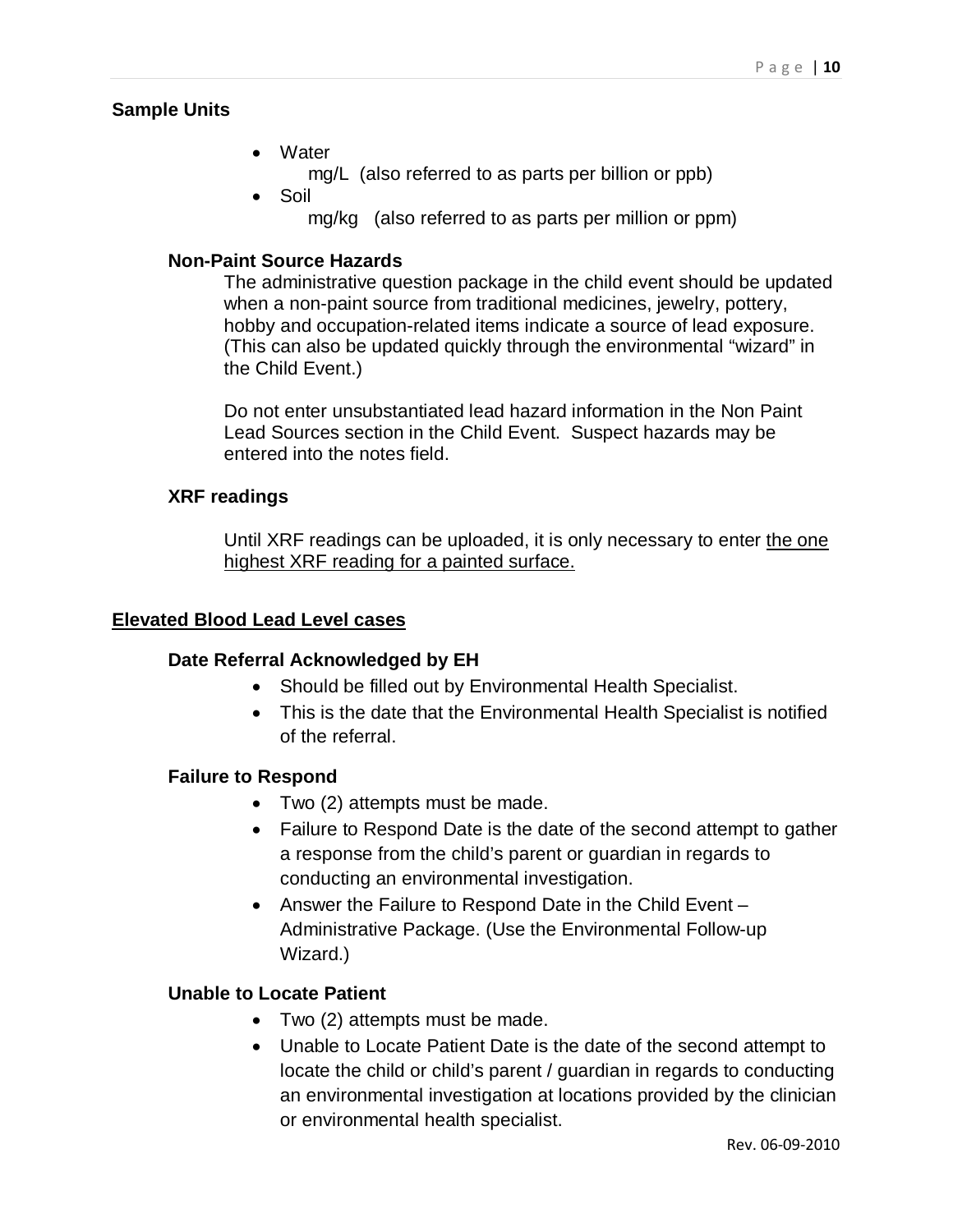• Answer the Unable to Locate Date in the Child Event – Administrative Package. (Use the Environmental Follow-up Wizard.)

#### <span id="page-10-0"></span>**Conducting an investigation when it was previously refused**

- The EHS should update the Child Event Administrative Package. (Use the Environmental Follow-up Wizard.)
- Notes Field should be updated to indicate that the parent/quardian contacted Environmental Health and an EHS is going to perform an investigation on the property. (Use the Environmental Follow-up Wizard.)
- The contact person information should be included in the Notes field (first, last name – relationship to child). (Use the Environmental Followup Wizard.)

#### <span id="page-10-1"></span>**Confirmed Lead Poisoning Cases**

When a CLP case involves a supplemental address across county lines, the county where the primary residence is located is responsible for updating the supplemental address question. But only after **ALL** supplemental addresses have been investigated.

When the primary or supplemental address is in another county, **BOTH** the Child and Property Event should be shared with both counties.

#### <span id="page-10-2"></span>**"Investigation of supplemental addresses complete…"**

- Child Event Administrative Package.
- Use the Environmental Follow-up Wizard.
- Should only be updated to "**Yes**" if either of the following are true:
	- o **ALL** supplemental addresses for CLP child have been investigated, **OR**
	- o There are **NO** supplemental addresses for the child.

#### <span id="page-10-3"></span>**Sharing Events**

When an event is shared between jurisdictions (counties), state the reason for sharing in the events notes on the dashboard.

Always check "Allow Delegation" when sharing a case.

When a supplemental address for a CLP is in a different county both the child and property events should be shared.

**Automatic Sharing of events** (future implementation)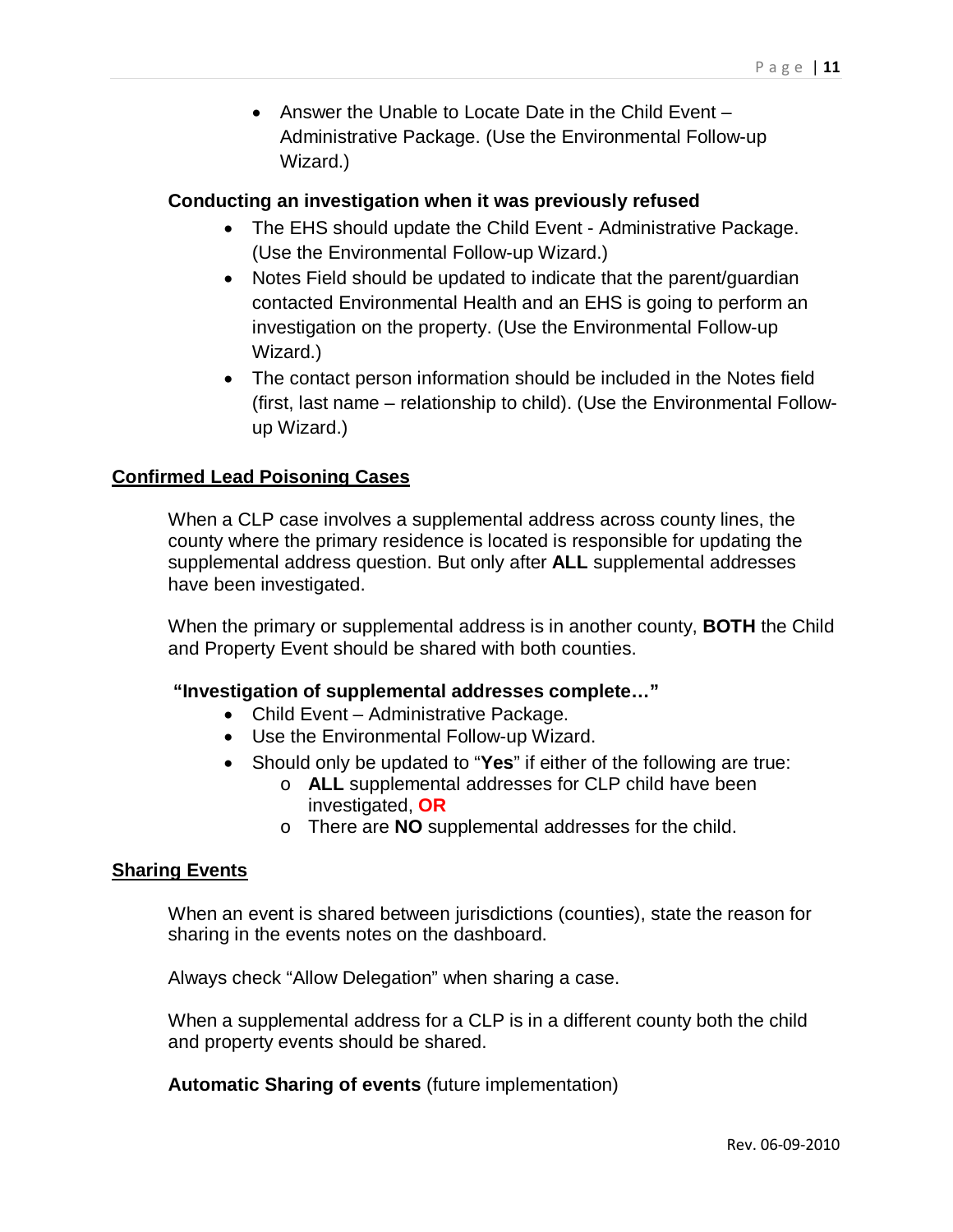Occurs for children with blood lead results in one county (ie: Wake) and the child moves to another county (ie: Moore) and the child is confirmed elevated. In this example, the child event would be shared automatically with Wake and Moore counties.

#### <span id="page-11-0"></span>**Concerns**

"High" and "Very High" concerns will be viewed on the dashboard of the event in the Additional Information box. They will be **bold and red**.

NCLEAD Business Rules are considered a "living" document. This document will be revised when necessary. Updated copies of this document can be found on the website for N.C. Children's Environmental Health Branch at:

http://www.deh.enr.state.nc.us/ehs/Children\_Health/Lead/lead.html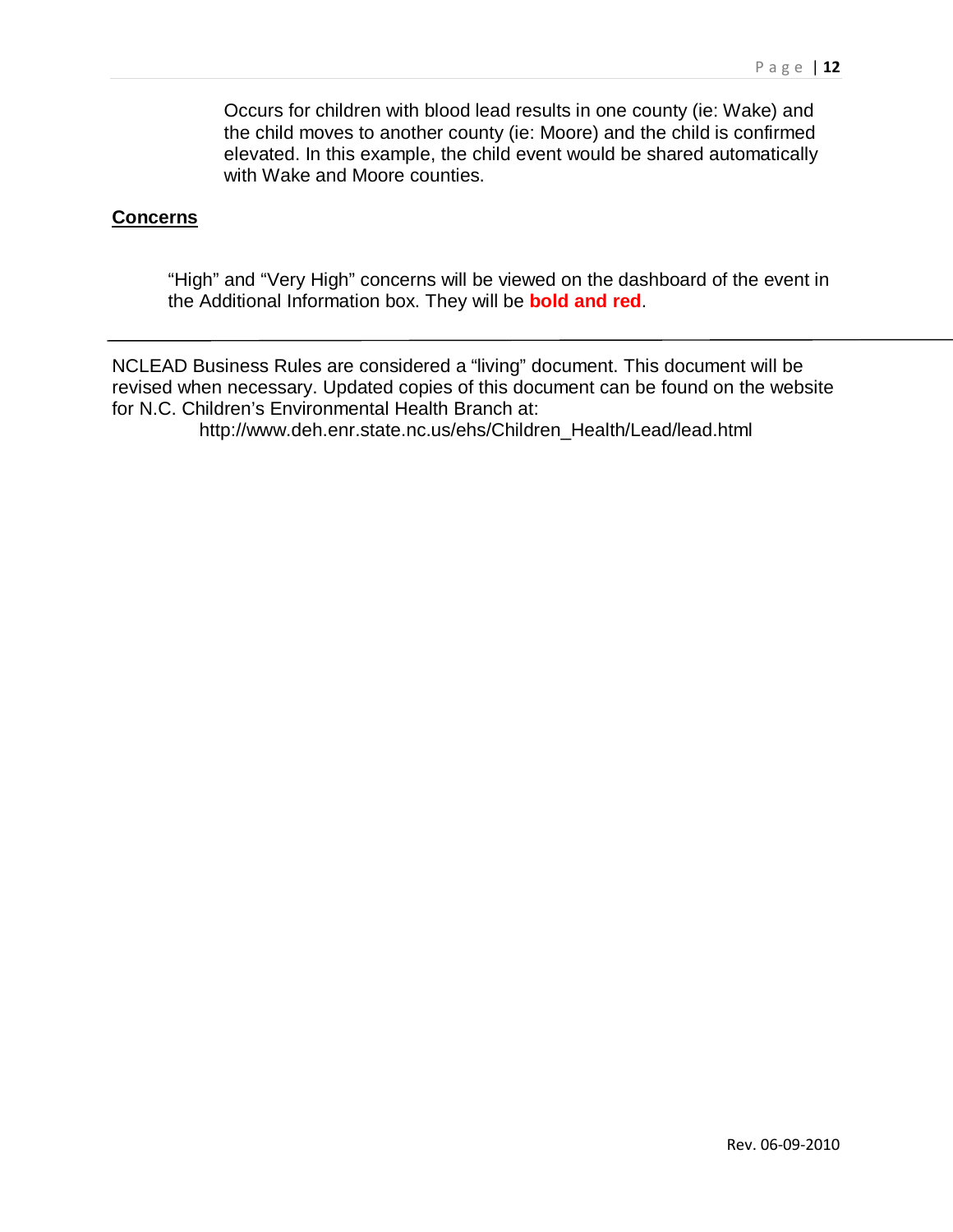

## Policies for System Use Clinical Users

#### <span id="page-12-1"></span><span id="page-12-0"></span>**General Information**

#### **Contact Person**

On the Administration Question Package for the Child, the "Person Made Contact With" field should indicate: [First name, Last name – Relationship to child]. This is the initial person that the clinician has made contact with. Example: Jane Smith - Mother

#### <span id="page-12-2"></span>**Wizards**

#### **Environmental Follow-Up Wizard** (used by EHS only)

*Other Wizards will be added in the future*

#### <span id="page-12-4"></span><span id="page-12-3"></span>**Addresses** (from the Clinical perspective)

#### **Additional Addresses for Child**

Additional addresses that are added to the Person tab for the Child under the Address Information tab. These addresses can include secondary home, daycare or daycare provider, and homes where the child spends a significant amount of time.

#### <span id="page-12-5"></span>**Updates to Site Address for Child (address correction)**

Make corrections to the Address via the Persons tab on the Child event. Use the edit button to access the edit person screen. Scroll down to the Edit Address box and make necessary corrections to address information. Click Save.

#### <span id="page-12-6"></span>**Updates to Site Address for Child (new home address)**

If the Child has moved to another address, add the new home address via the Persons tab on the Child event. Use the edit button to access the edit person screen. Scroll down to the Edit Address box and change the start date and end date (if necessary) to reflect the accurate dates for residence at the new address. Type over the address information to reflect the new address. Click Save.

#### <span id="page-12-7"></span>**Supplemental Addresses**

Only addresses meeting the EH definition of "Supplemental Address" should be entered by the EHS.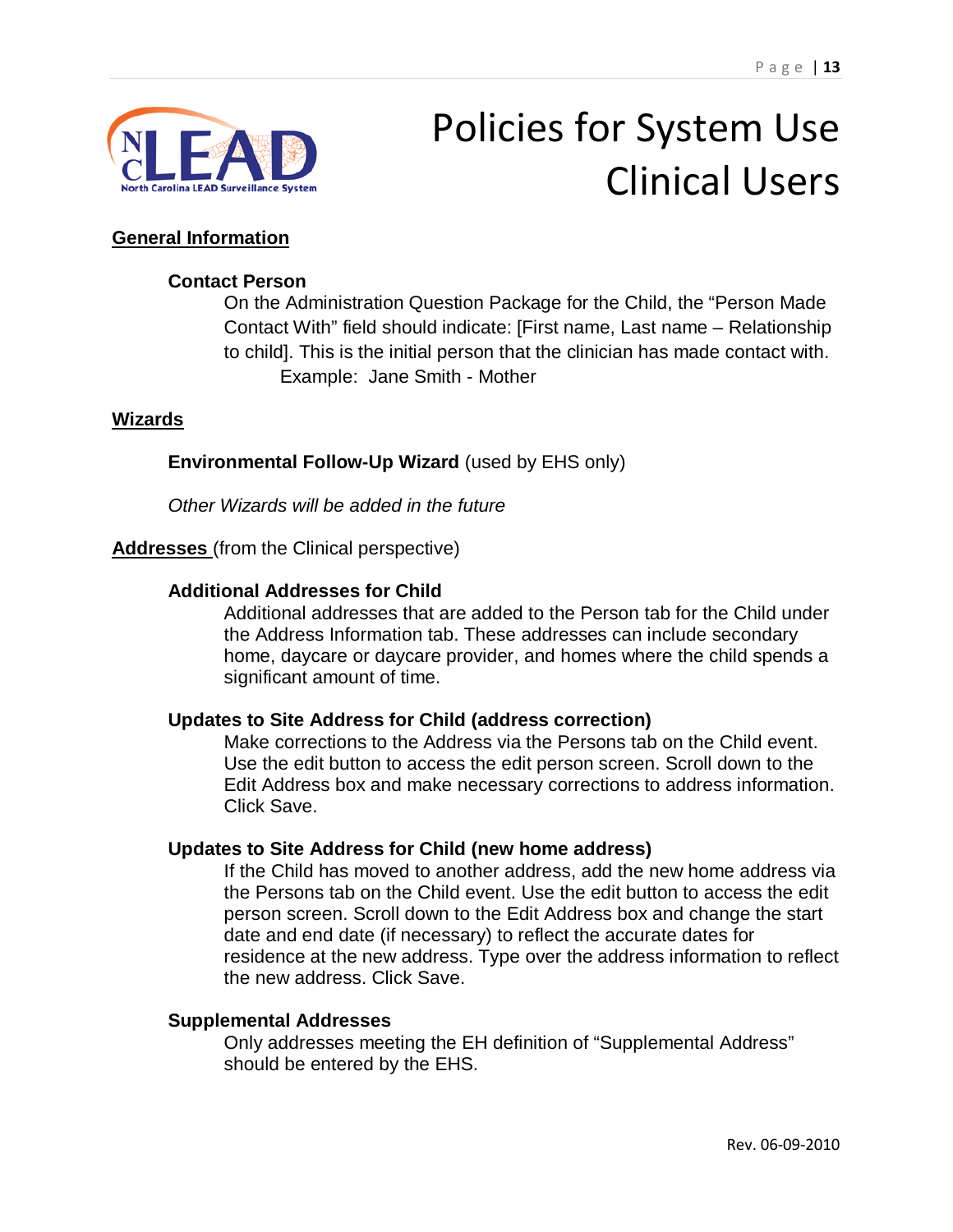Only the Environmental Health Specialist can enter the supplemental address "sites".

#### <span id="page-13-0"></span>**Current County of Residence**

• Determines the jurisdiction of the child case.

#### <span id="page-13-1"></span>**Change county of residence in the Child Event**

- o Administrative package
- o Person tab
- o Edit county/address information
- o Enter the correct Start Date
- o Save.

#### <span id="page-13-2"></span>**Searching for a Person or Child Event**

You must search for the child to determine whether the child is in the system as a Person, Child Event, or not in the system at all.

There are 2 types of searches.

Search first as a Child Event, then as a Person to avoid creating duplicates.

- 1) Search for the child as a Child Event
	- a) Click on Search Event icon in toolbar
	- b) Enter search criteria
	- c) If child is located, click Use Selected Party Button
	- d) If child is not located, it may be a Person, proceed with step 2 below
- 2) Search for the child as a Person
	- a) Click on Create New Event.
	- b) Select Blood Lead Child for the Event Type and click on the Select Person… button.
	- c) Enter search criteria
	- d) Click the Search button
		- i) If the child is located
		- ii) The Nurse needs to call the county where the child lives and request a share.

#### <span id="page-13-4"></span><span id="page-13-3"></span>**How to determine the correct child to use**

*This is determined after searching for a PERSON or CHILD EVENT.*

Click on the PRINT EVENT link in the Action column to view information about the child.

- If it is the correct child then click on Use this Event link in the Action column adjacent to the property.
- If it is **not** the correct child then click on Proceed button to create a new Child Event.

**Always first search for an existing CHILD EVENT before adding it as a new CHILD EVENT.**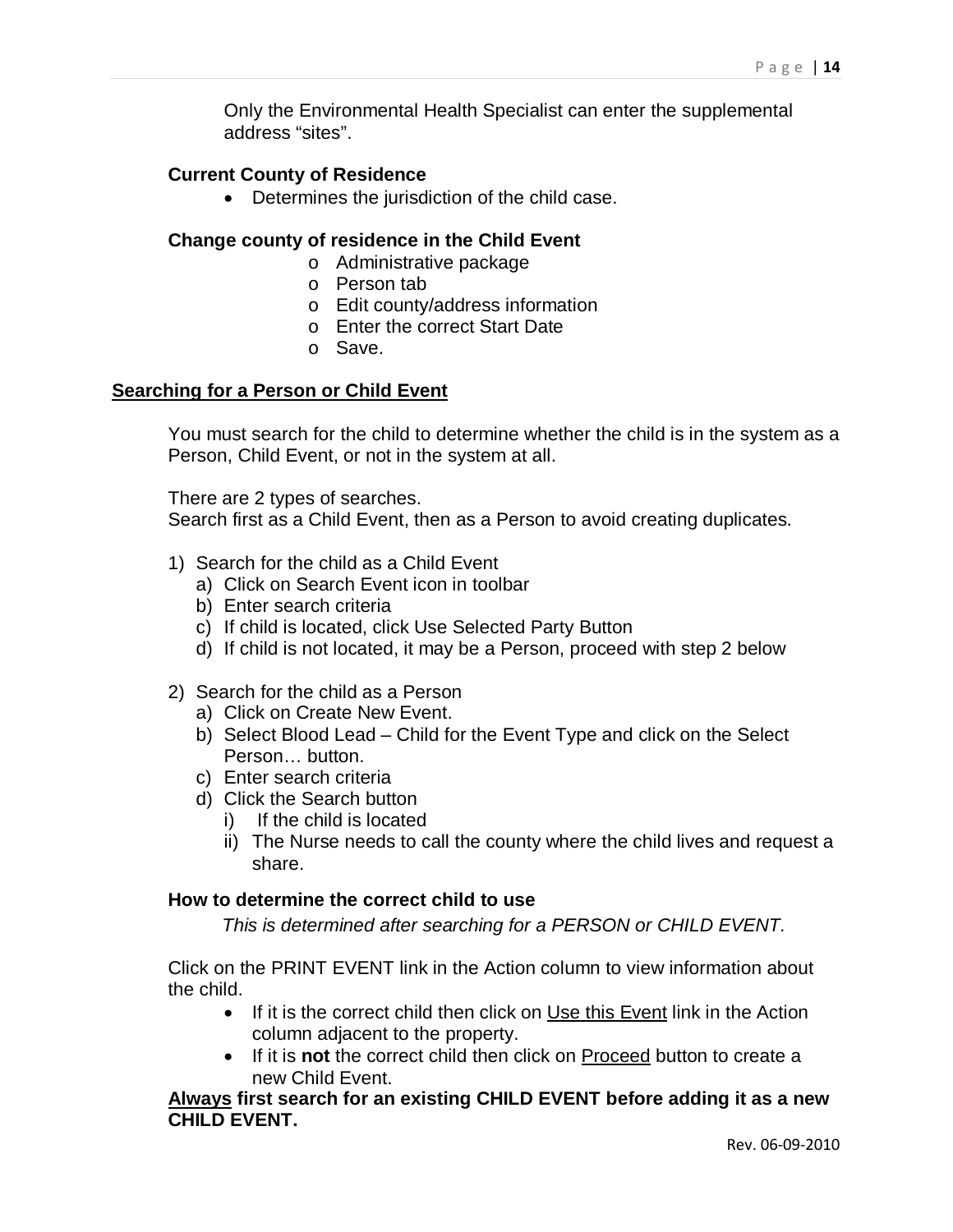#### <span id="page-14-0"></span>**Searching Hints**

When searching begin with a broad search and then limit the search if the return values are too numerous to search through manually.

Use the asterisk (\*) to search for events or persons.

| Search Criteria | Returns examples                                       |
|-----------------|--------------------------------------------------------|
| *CHAND*         | All children that contain "CHAND" anywhere in the name |
|                 | <b>LACHANDRA</b>                                       |
|                 | <b>CHANDLER</b>                                        |
| $LA*$           | Begins with "LA"                                       |
|                 | <b>LACHANDRA</b>                                       |
|                 | <b>LAVERNE</b>                                         |

#### <span id="page-14-2"></span><span id="page-14-1"></span>**Reports**

To view ALL children associated with a SITE:

- Run the report "Childhood Lead Events by Address" under the Custom Reports category.
- If the SITE address is a PROPERTY Event, it will not appear on this list.

#### <span id="page-14-4"></span><span id="page-14-3"></span>**Linking**

Linking Properties to Children

- **ONLY** Environmental Health Specialists will link properties to children.
- **DO NOT** use the Add Link or Remove Link Buttons (located on the Persons tab, Links tab for Child Events).
- Linking Properties to Children can ONLY occur under the Environmental Activity question package for the property.
- Do not use the "add link" or "remove link" buttons.

#### <span id="page-14-5"></span>**Sharing Events**

When an event is shared between jurisdictions (counties), state the reason for sharing in the events notes on the dashboard.

Always check "Allow Delegation" when sharing a case.

When a supplemental address for a CLP is in a different county both the child and property events should be shared.

#### **Automatic Sharing of events** (future implementation)

Occurs for children with blood lead results in one county (ie: Wake) and the child moves to another county (ie: Moore) and the child is confirmed elevated. The child event would be shared automatically with Wake and Moore counties.